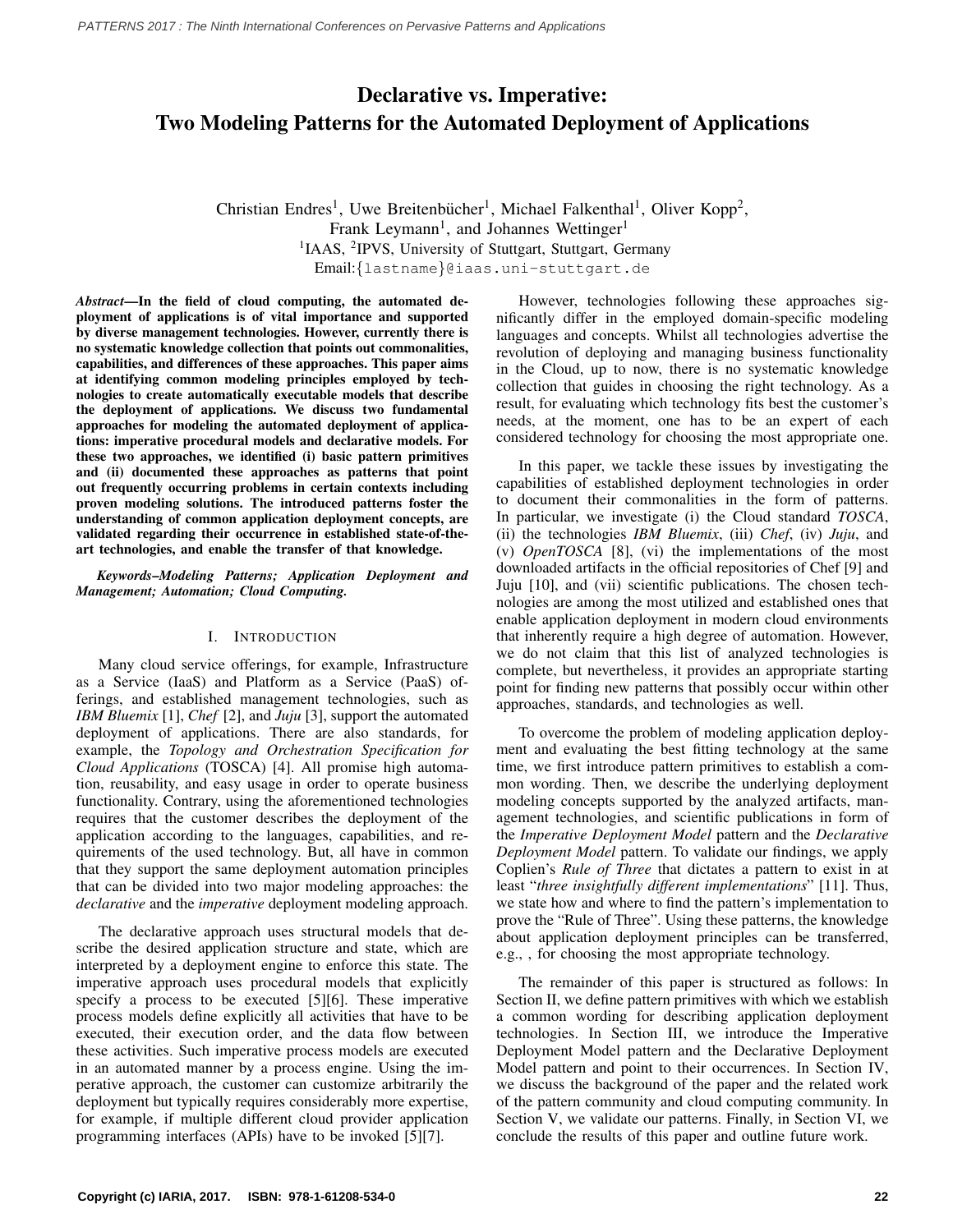## II. PATTERN PRIMITIVES

<span id="page-1-0"></span>In this section, we define *pattern primitives* that are identified as atomic parts in the domain of application deployment. Similar to Zdun et al. [\[12\]](#page-5-11) and Fehling et al. [\[13\]](#page-5-12), we use the concept of pattern primitives to describe certain elements inside patterns that have specific names and characteristics. These elements are known to domain experts and may exist in other domains under different names. Thus, this section aims to establish a common wording for a precise communication and to describe the patterns we introduce in the next section.

Application: An *application* comprises software that implements a certain business functionality. Applications typically consist of multiple *software components* that are working together to realize the desired functionality. The interplay of the components may be locally or realized via network, i.e., the collaboration of components can be arbitrarily complex.

Software component: A *software component* is a part of an application that may be reused within the same application, other applications, or other companies. Components can be divided into either *application-specific software components* and *general-purpose software components*, see next.

Application-specific software component: An *application-specific software component* is a piece of software that implements a certain piece of the business functionality of an application. Such a component is highly adapted for and integrated into a certain application and implements specific functionality. Thus, application-specific components often cannot be reused within other applications due to their specialization. One example for such components are customized enterprise resource planning software components.

General-purpose software component: A *generalpurpose software component* is a piece of software that implements a functionality that can be reused by many different applications for general purposes. Thus, they are explicitly made for reuse and provide common functionality that is independent of a certain business logic. Examples for such components are web servers or database management systems.

Application environment: The term *application environment* comprises all running software and hardware components of one concrete deployment of the application on all layers, i.e., physical servers, virtual machines running on these servers, operating systems, installed web servers, etc. Thus, if a certain application is deployed multiple times in different clouds, each of these deployments forms one application environment.

Management environment: In contrast to the application environment, in which an application is running in, the term *management environment* comprises all physical components, such as servers and software components, that are employed for running *deployment & management systems*, see next.

Deployment & management system: A *deployment & management system* provides the functionality for deploying, operating, and managing applications in an automated fashion, e.g., to install, configure, or terminate applications or an application's components. Deployment & management systems are running in management environments and, therefore, are typically running and operated independently from applications. There are many different flavors of deployment & management systems: Some interpret declarative models that define the structure of the desired application deployment, others are based on imperative process models that define each step that has to be executed to realize a certain deployment task, e.g., to install the entire application. We detail these two flavors in the following sections in the form of the patterns we present.

Deployment logic: The *deployment logic* describes all steps that have to be executed to deploy all components of an application. To implement the deployment logic, different levels of abstractions can be differentiated depending on the chosen form of implementation. For example, a workflow may be created that specifies a set of *deployment tasks* and their execution order while *deployment operations* implement these deployment tasks. We detail this in the following primitives.

Deployment task: A *deployment task* denotes the task of deploying a certain software component, for example, installing and configuring an Apache web server on a running Ubuntu virtual machine. To implement a deployment task in a way that enables its automated execution, typically multiple *deployment operations* have to be executed, see next.

Deployment operation: A *deployment operation* is an automatically executable piece of software that implements a certain deployment functionality, for example, to install a software package on an operating system or to configure the HTTP-port. Thus, typically multiple deployment operations are required to execute a deployment task. Deployment operations can be implemented using various kinds of technologies, for example, in the form of scripts that are executed in the application environment to install a web server on a running virtual machine or as Java programs that are executed in the management environment to orchestrate a set of API calls.

## <span id="page-1-1"></span>III. PATTERNS FOR MODELING THE AUTOMATED DEPLOYMENT OF APPLICATIONS

In this section, we introduce the *Imperative Deployment Model* pattern and the *Declarative Deployment Model* pattern that describe two different flavors for modeling the deployment of applications. The main purpose of applying these *modeling patterns* is to create models that can be executed automatically to deploy a certain application. Thus, the introduced patterns help to avoid manual steps executed by humans, which is mandatorily required in the domain of cloud computing, where rapid application deployment is of vital importance.

The patterns are structured to comprise information that are derived from best practices in the pattern community [\[11\]](#page-5-10)[\[14\]](#page-5-13)-[\[19\]](#page-5-14): Each pattern has a *name* and a catchy *icon* to foster memorability. The *problem* statement defines the obstacle to overcome. The *context* describes the circumstances under which the problem occurs. Subsequent, the *forces* describe why the problem is not trivial to solve and why basic approaches might fail. The *solution* describes the approach of how to solve the problem. The solution is accompanied by a *solution sketch* that depicts the solution. The *results* outline the outcomes of applying an implementation of the pattern. Proven occurrences of the pattern are referenced in the *know uses*. Therefore, we show that the patterns presented in this section satisfy the *Rule of Three* [\[11\]](#page-5-10) that instructs that at least three independent implementations of the concepts described by the pattern have to be found, cf. [Section VI.](#page-4-2)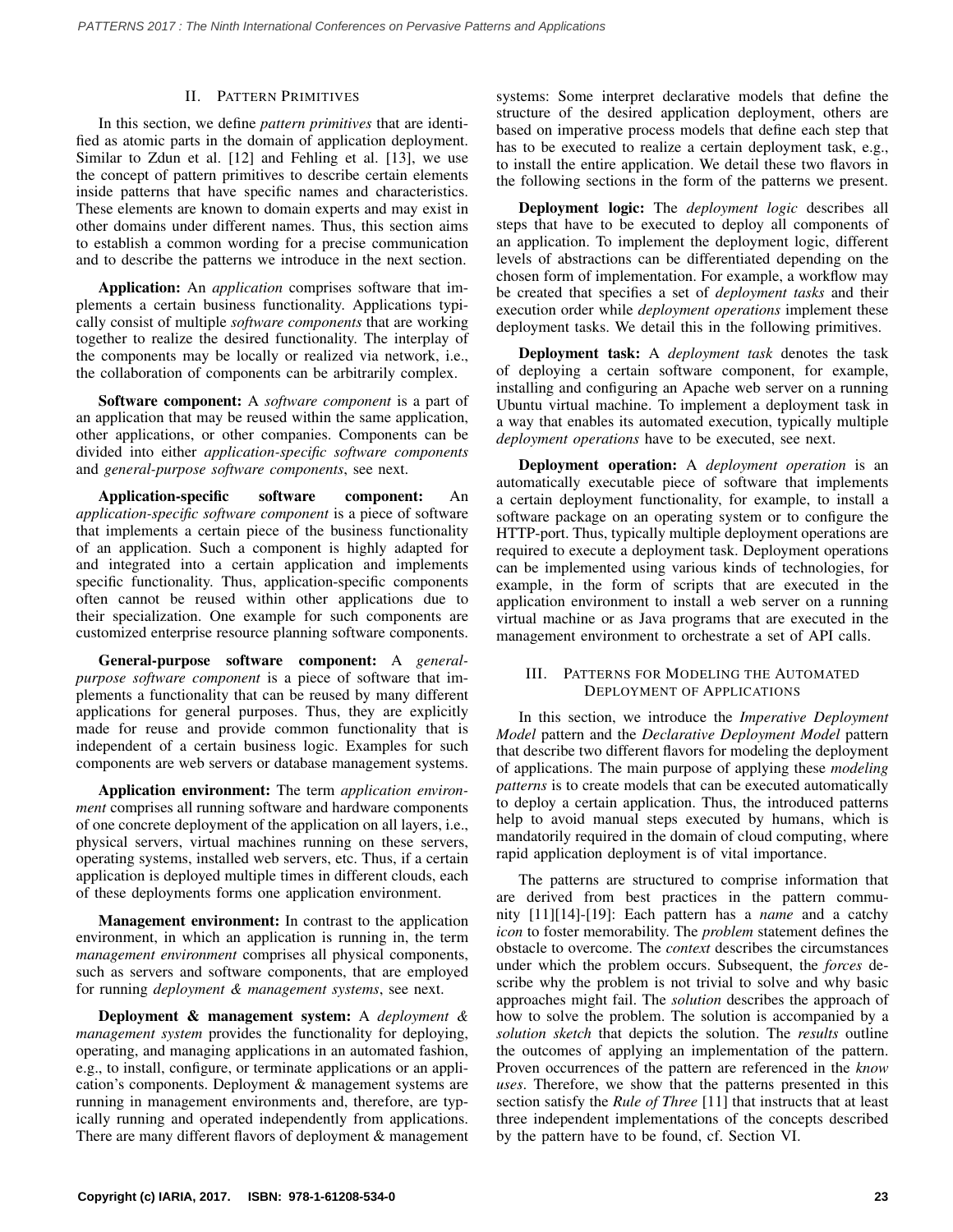<span id="page-2-0"></span>

FIGURE 1. SOLUTION SKETCH FOR THE DECLARATIVE DEPLOYMENT MODEL PATTERN: A DECLARATIVE MODEL IS INTERPRETED FOR DEPLOYING A SOFTWARE IN THE AMAZON CLOUD, I.E., PROVISIONING A VM, INSTALLING SOFTWARE, AND WIRING THAT SOFTWARE WITH A RUNNING DATABASE.

### *A. Declarative Deployment Model Pattern*

Problem: How to model the deployment of a simple application that requires only few or no individual customization in a way that enables its automated execution?



Context: Automate the deployment of an application.

Forces: Typically, applications comprise well-known, general-purpose software components, e.g., virtual machines running a Ubuntu, a Tomcat application server, or a MySQL server, for realizing common functionality. Such components are heavily used in industry, so they are often integrated and, as a result, it is well-known how to use them. However, a manual installation and configuration of such components is error-prone, time-consuming, and costly [\[7\]](#page-5-6). Thus, this is not appropriate in scenarios requiring the rapid deployment of applications and their components—especially if multiple instances of the application need to be deployed, which is a common requirement in the domain of cloud computing.

To automate this, imperative process execution technologies, such as scripts or the workflow technology [\[20\]](#page-5-15), can be used. However, manually creating executable process models that automatically deploy the entire application is also complex and time-consuming [\[5\]](#page-5-4). Thus, for simple scenarios that employ common, reusable components, such as a Linux; Apache web server; MySQL database management server; or PHP, and that follow well-known application structures, spending this effort is very hard to argue and should be avoided.

Solution: Create a *declarative deployment model* that describes the structure of the application that shall be deployed, i.e., all the components as well as their dependencies and interplay. Subsequent, use a deployment & management system that understands this model and that automatically executes all required steps to deploy the application as described by the model. Declarative deployment models also specify necessary software implementations, e.g., the user interface implementation of a web application to be deployed. By modeling the deployment this way, the desired state of the application is defined, which provides the basis for the deployment & management system to automatically derive the necessary deployment tasks and operations to be executed. Thus, the system derives and executes the deployment logic automatically from the declarative model without involving the user. Systems that support this pattern are, e.g., Chef and Juju.

[Figure 1](#page-2-0) depicts the pattern's solution sketch. The declarative deployment model specifies the application structure, its components, and their interplay. The model (1) is passed to the deployment & management system that derives the required deployment logic from this model and executes all required tasks and operations. In this example, it (2) invokes the API of Amazon to create a virtual machine (VM), (3) accesses the VM to install required software packages, and (4) configures the software to connect to the installed database. Thus, the system creates the prescriptively modeled application in reality.

Results: Applying the pattern eases application deployment as no manual deployment steps are required and only a model has to be created. Moreover, the required technical skills are limited to the modeling of the declarative model. Since the pattern is primarily applicable to deployments that mainly comprise general-purpose components, which are wellknown to deployment & management systems, the usage of these components is efficient and not costly as they only must be specified in the model. Moreover, by providing implementations for interfaces defined by the deployment & management system, also application-specific software components can be deployed automatically, for example, by referencing an script that installs a custom application-specific software component.

Known Uses: In Bluemix, an *App* can be described declaratively in the *manifest.yml* file containing information about the used *build pack*, amount of the App instances, and with which other *services* the App shall be bound [\[21\]](#page-5-16). Bluemix *boilerplates* are predefined application containers that consist of runtime environments and predefined services for a distinct purpose that can be adapted with various options, e.g., the database size [\[22\]](#page-5-17). Chef enables to model declaratively *cookbooks*, defining the structure by importing other cookbooks, adapting by specifying *attributes*, letting *chef-client* compile the *run-list*—the sequences of operations to execute—, and gather further requirements, e.g., other cookbooks, files, or attributes. Subsequent, the chef-client configures the virtual machine according the run-list [\[23\]](#page-5-18). Juju supports *bundles* describing services, their interplay, and configuration that can be provisioned without defining the distinct provisioning [\[24\]](#page-5-19). TOSCA enables modeling declaratively the application's structure with *Topology Templates* [\[4\]](#page-5-3), [\[6\]](#page-5-5). Out of these declarative models, the imperative provisioning logic is generated [\[5\]](#page-5-4). The scientific deployment prototype *Engage* also enables to describe application structures for automated deployment [\[25\]](#page-5-20).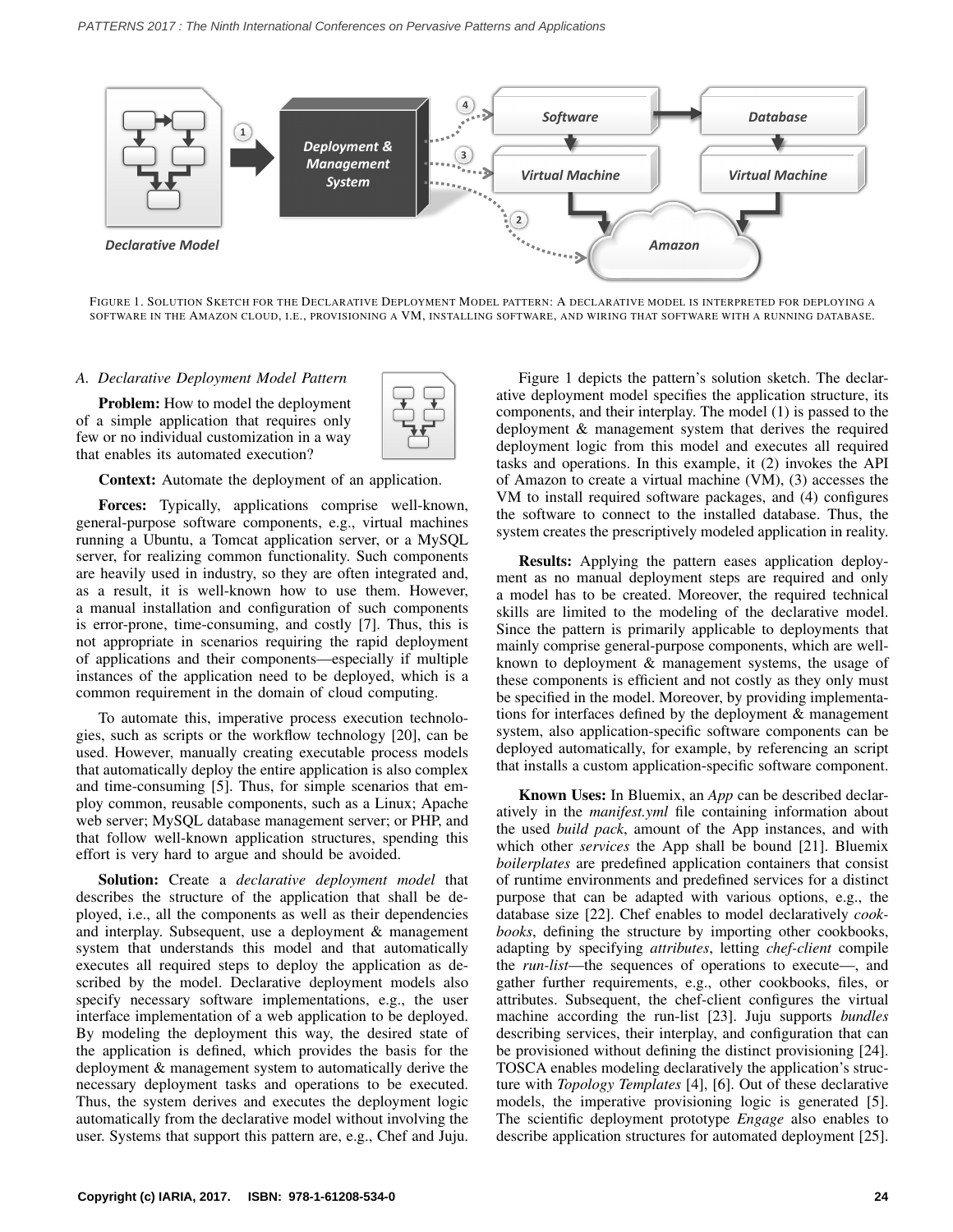<span id="page-3-0"></span>

FIGURE 2. SOLUTION SKETCH FOR THE IMPERATIVE DEPLOYMENT MODEL PATTERN: A PROCESS MODEL IS EXECUTED FOR DEPLOYING A SOFTWARE IN THE AMAZON CLOUD, I.E., PROVISIONING A VM, INSTALLING SOFTWARE, AND WIRING THAT SOFTWARE WITH A RUNNING DATABASE.

### *B. Imperative Deployment Model Pattern*



Problem: How to model the deployment of a complex application that requires application-specific customization in a way that enables its automated execution?

Context: Automate the deployment of an application.

Forces: The deployment of complex business applications that consist of various application-specific software components with complex dependencies and configurations is a serious challenge: Multiple experts have to cooperate as a significant amount of technical expertise is required and typically multiple different deployment & management systems need to be combined [\[7\]](#page-5-6). Thus, if an application needs to be deployed multiple times, a manual process is not possible.

Using the Declarative Deployment Model pattern is appropriate for modeling the deployment of simple applications that mainly employ general-purpose components. However, for such complex applications as described above, this pattern cannot be applied as the interpretation of declarative models in deployment & management systems cannot be influenced and customized arbitrarily [\[5\]](#page-5-4). Especially, when multiple deployment & management systems need to be combined, a single declarative deployment model is not possible.

Solution: Create an *imperative deployment model* that describes (i) all activities to be executed, (ii) the control flow, i.e., their execution order, and (iii) the data flow between them. Each activity implements a certain deployment task or invokes a deployment operation, e.g., an activity invokes the API of a cloud provider to provision a new virtual machine and subsequent activities copy and execute installation scripts onto this VM. Afterwards, use a *process engine* to execute the model automatically without involving the user. One robust technology for creating and executing processes is, e.g., the workflow technology [\[20\]](#page-5-15) and standards, such as BPEL [\[26\]](#page-5-21).

[Figure 2](#page-3-0) depicts the pattern's solution sketch. The process model is deployed on an appropriate process engine and (1) invokes the API of Amazon to create a virtual machine, (2) accesses it, e.g., via SSH, to install software packages, and (3) configures the installed software to connect to a running database that is also hosted on Amazon. Thus, if customization is required, any activity can be arbitrarily customized to invoke suitable deployment operations or other implementations.

Results: By using imperative deployment models, i.e., process models, the deployment can be modeled arbitrarily as each step to execute is specified explicitly. Thus, the model is not interpreted as in the Declarative Deployment Model pattern but executed following the model. This enables deploying generalpurpose components as well as arbitrary application-specific components that require complex configurations and wirings with other components. Thus, this approach is capable of handling the complexity of arbitrary application deployments. Contrary, the deployment of such complex applications often cannot be modeled declaratively at all due to applicationspecific details that cannot be reflected in declarative models.

Especially the workflow technology is suited for creating complex process models as also the modeling of compensation logic is possible [\[27\]](#page-5-22), [\[20\]](#page-5-15). For example, if a deployment process provisions multiple virtual machines and a failure occurs, simply stopping the process requires a manual deletion of the created VMs. By using compensation and failure handling, such cases can be explicitly considered in the process model. However, the modeling of imperative deployment logic is typically more complex for the user: With the Imperative Deployment Model pattern, a process model has to be created that explicitly defines each deployment operation to be invoked and, thus, required deep technical knowledge about the invocation and orchestration of management technologies [\[7\]](#page-5-6). However, this is addressed by approaches for generating such process models [\[5\]](#page-5-4)[\[7\]](#page-5-6)[\[28\]](#page-5-23)-[\[31\]](#page-5-24). Moreover, there are workflow languages, such as BPMN4TOSCA [\[32\]](#page-5-25)[\[33\]](#page-5-26), that were developed explicitly for modeling such processes.

Known Uses: For provisioning a service with Bluemix, imperative scripts can invoke depoyment tasks using the command line interface *cf* [\[34\]](#page-5-27). Chef-client executes the imperative *run-list* that, usually, is generated [\[35\]](#page-5-28). But if necessary, the run-list can be customized, e.g., by adding additional *recipes* whose actions implement deployment tasks [\[36\]](#page-5-29). Juju implements *hooks* that represent executable deployment tasks and are invoked in case of *events* [\[37\]](#page-5-30). For more direct interaction, *Actions* can be invoked with parameters to execute deployment operations [\[38\]](#page-5-31). TOSCA enables explicitly imperative provisioning: workflow models can be attached to services that implement the provisioning imperatively [\[4\]](#page-5-3), [\[6\]](#page-5-5). The TOSCA runtime environment OpenTOSCA contains a generator for BPEL workflows that allows to generate provisioning plans that can be customized individually for certain needs [\[5\]](#page-5-4)[\[39\]](#page-5-32).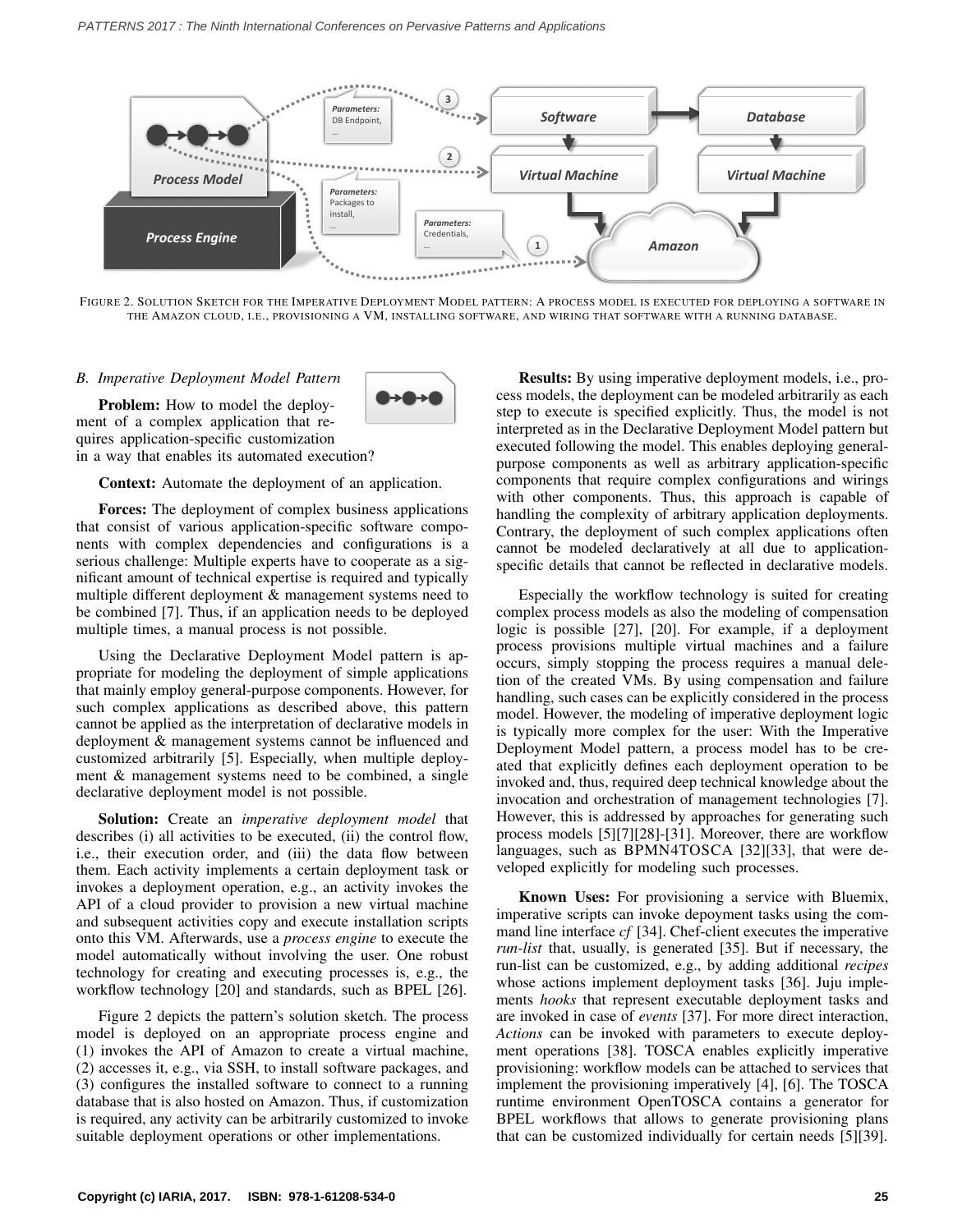#### <span id="page-4-0"></span>IV. RELATED WORK AND MANAGEMENT TECHNOLOGIES

In 1979, Alexander et al. started to publish their idea to describe solutions for reoccurring problems in the domain of building architecture as patterns [\[15\]](#page-5-33)[\[40\]](#page-5-34). Since then, this approach has been heavily used, refined, and also been applied to the domain of IT. For example, for software developers, the principles of good object-oriented software design is captured as the patterns of the Gang of Four [\[16\]](#page-5-35). To foster the pattern paradigm for computer science, Buschmann et al. advanced patterns by finding patterns in the domain of IT as well as publishing their lessons learned about patterns and pattern languages [\[14\]](#page-5-13)[\[17\]](#page-5-36). Coplien contributed by delimiting patterns from mere copies. His *Rule of Three* states that a solution has to be implemented independently at least three times for being able to provide a base for a pattern [\[11\]](#page-5-10).

To establish a better association between the abstract patterns and concrete pattern implementations, Falkenthal et al. introduces *Solution Implementations* that help to aggregate pattern appliances for problems that need applying multiple patterns [\[41\]](#page-5-37)[\[42\]](#page-5-38). Thus, these works can be used to efficiently reuse proven (declarative or imperative) deployment models as Solution Implementations of the introduced patterns.

Fehling et al. introduced patterns about how to automate certain deployment tasks in cloud computing, e.g., how to realize an elastic application [\[43\]](#page-5-39). Also, Fehling et al. captured reoccurring problems of migrating services to the cloud as patterns the same way [\[44\]](#page-5-40). The patterns' solutions are documented in the form of abstract process models that can be refined for concrete use cases. Using this approach, also proven deployment processes could be documented in an abstract manner as patterns, which are then instances of the Imperative Deployment Model pattern presented in this paper.

The methods used for findings the patterns introduced in this paper are based on the iterative approaches of how to find and author concrete patterns, introduced by Fehling et al. [\[13\]](#page-5-12) and Reiners [\[18\]](#page-5-41). Wellhausen et al. introduced a concrete pattern structure, described in detail the interrelation of the pattern structure's distinct sections, and provided a step-by-step guide for improving the formulation of patterns and helping first-time authors to concisely express their patterns [\[19\]](#page-5-14).

In 2013, the *Topology and Orchestration Specification for Cloud Applications* (TOSCA) was published in version 1.0 [\[4\]](#page-5-3). TOSCA explicitly supports both deployment flavors by allowing modeling application topologies and specifying workflow models for deployment. Thus, the academic opensource prototype OpenTOSCA implements the TOSCA standard and, therefore, supports both patterns [\[39\]](#page-5-32)[\[8\]](#page-5-7). Since years, there are established technologies as well as recently emerging ones that help putting business functionality into the cloud. For example, there are IBM Bluemix [\[1\]](#page-5-0), Chef [\[2\]](#page-5-1), and Juju [\[3\]](#page-5-2) that all support declarative as well as imperative mechanisms at different points in application deployment.

## V. VALIDATION

<span id="page-4-1"></span>In this paper, we discussed pattern primitives in the domain of cloud application deployment and introduced two patterns describing fundamental principles of modeling the automated deployment of applications. In this section, we discuss the process of how we found the patterns and their validity.

<span id="page-4-3"></span>TABLE I. OCCURRENCE OF THE PATTERNS IN THE TECHNOLOGIES [\[45\]](#page-5-42)

| Occurrence | <b>Imperative Deployment Model</b> | Declarative Deployment Model |
|------------|------------------------------------|------------------------------|
| Bluemix    |                                    |                              |
| Chef       |                                    |                              |
| Juju       |                                    |                              |
| OpenTOSCA  |                                    |                              |
| Others     |                                    |                              |

Usually in the pattern community, experts of a domain search for pattern candidates, discuss, and dismiss and refine them until only patterns are left. This process is very costly in time and effort. Therefore, an alternative approach distills pattern candidates and patterns from artifacts, e.g., documentation [\[13\]](#page-5-12). These resources can be treated as the documentation of expertise of developers and scientists. Thus, we selected a variety of application deployment approaches and technologies that are omnipresent in industry and science, their documentations, implementations of the most downloaded artifacts in their official repositories, and scientific publications as a basis for our knowledge collection. Based on the found commonalities, we elaborated the patterns iteratively according to [\[13\]](#page-5-12). The proposed patterns are validated regarding their occurrence. In [Table I,](#page-4-3) we marked found evidences for each pattern with a ✓symbol. The row *Others* encompasses scientific publications and their prototypes. The enumeration of evidences bases partly on [\[45\]](#page-5-42). The concrete references to the evidences can be found in the *known uses* paragraph of the respective pattern. The *Rule of Three* states the condition of three independent occurrences of the pattern in the real world [\[11\]](#page-5-10). Both the Declarative Deployment Model pattern and the Imperative Deployment Model pattern fulfill this condition.

## VI. CONCLUSION AND FUTURE WORK

<span id="page-4-2"></span>In this paper, we presented two modeling patterns that describe principles of modeling the deployment of applications and provide a deeper understanding of the declarative and imperative approaches. By stating details of the analyzed technologies, the patterns also foster the understanding of the analyzed standard and technologies. We proved that the documented patterns occur in many state-of-the-art deployment technologies, especially, the TOSCA standard explicitly supports both patterns. We validated the patterns by stating (i) in which artifact, documentation, standard, and technology an individual implementation of the pattern can be found and (ii) that the common pattern metric *Rule of Three* [\[11\]](#page-5-10) is met. Thus, the defined pattern primitives and found patterns provide a means for communicating the principles in general.

The proposed Declarative Deployment Model pattern and Imperative Deployment Model pattern are the beginning of a catalog of patterns. Thus, more patterns in the domain of application deployment can be found, for example, to document proven solutions for creating imperative deployment process models. Further, the catalog can be elaborated to a full pattern language that will be addressed in our upcoming research steps. We also plan to author another kind of related patterns for the domain of application management.

#### ACKNOWLEDGMENTS

This work is partially funded by the BMWi projects *NE-MAR* (03ET4018B) and *SePiA.Pro* (01MD16013F).